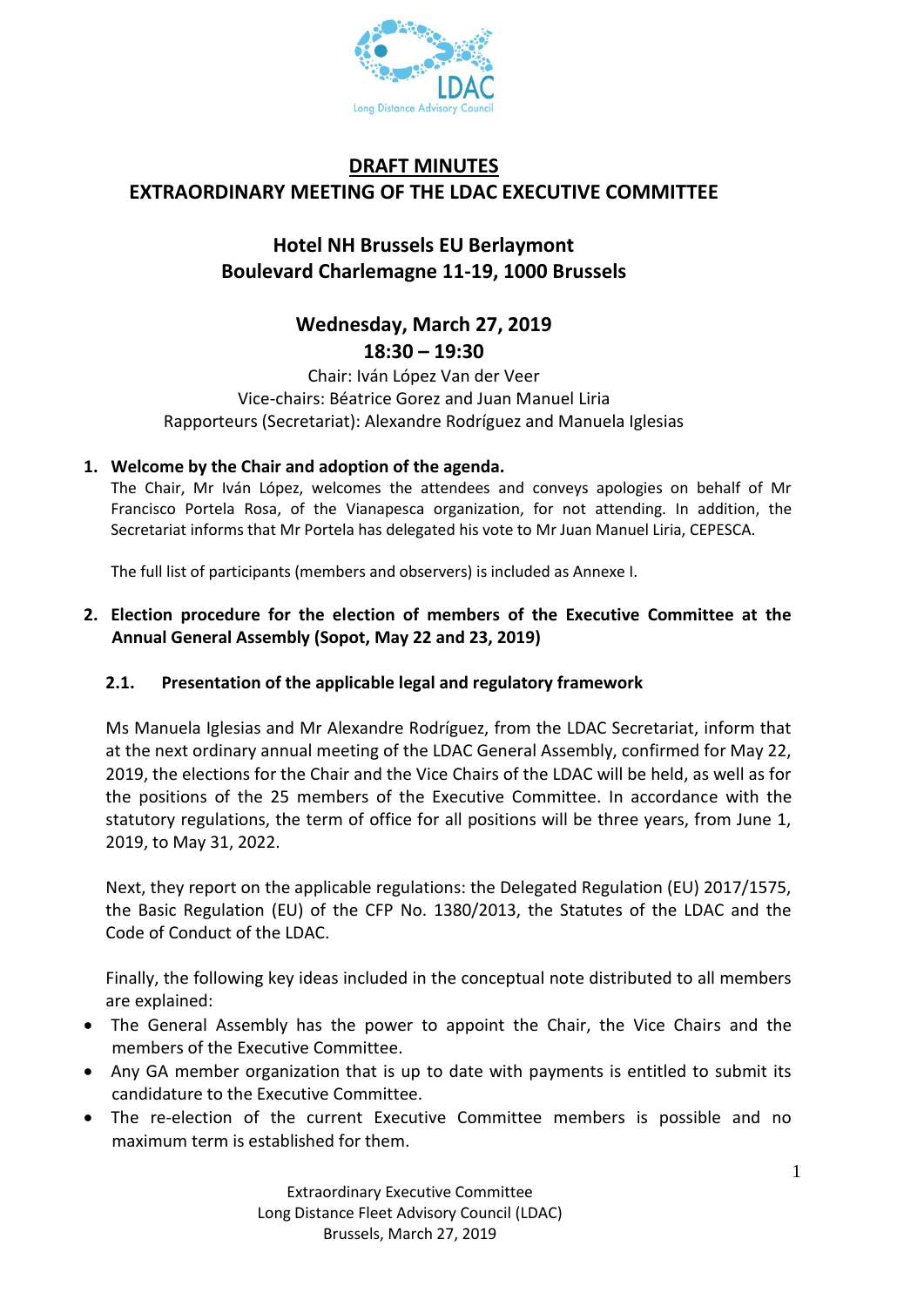

 A maximum of 25 members is provided for in the Executive Committee, which may be extended to a maximum of 30 members, after consulting the European Commission individually and reasoned on a case by case basis, to ensure adequate representation of the artisanal fleets.

As a regulatory novelty of the Commission, it is emphasized that the General Assembly will decide in which category, "*organizations of the fishing sector*" (60%) or "*other stakeholder groups*" (40%), the members of the advisory councils are classified [...] In addition, it is reported that the Commission has foreseen that, "*based on the designations by the organizations of the sector and of the other stakeholder groups for the positions assigned to them respectively*, the General Assembly will appoint a Composite Executive Committee comprising a maximum of twenty-five members.

#### **2.2. Proposed protocol for the election procedure**

The Secretariat presents a proposal for an election procedure with a view to its adoption by the members. The document is available at the following link: PENDIENTE DE COMPLETAR MEDIANTE ENLACE A NUEVA WEB

The proposal lays down the modality and deadlines for the submission of candidacies for such candidates interested in running for the Chair or Vice Chairs of the LDAC. To this purpose, they must send their candidacies to the attention of the Secretary-General by means of a covering letter including the support/nomination of such candidacy by another member.

On the other hand, LDAC member organizations interested in becoming members of the Executive Committee must fill in an expression of interest form to be provided by the Secretariat. This form must be duly completed and signed by the designated representative(s) of the organization, otherwise, it will not be valid.

A period of 6 weeks, from April 8 to May 15, 2019, at 12 o'clock in Madrid (GMT+1/CET), is proposed as the deadline for the submission of candidatures.

On the other hand, it is reported that the Chair and Vice Chairs of the Executive Committee will be appointed by the General Assembly by a unanimous vote or by secret ballot if there is more than one candidate.

For the election of the Executive Committee members, if more candidates have been received for each group than seats are available, the members of each group shall be nominated, that is, 15 candidates for the fishing sector and 10 for other stakeholder groups.

Each group (60%-40%) shall elect their own candidates separately by a secret vote in ballot boxes. Any organization may delegate its vote to another by filling out the corresponding form, duly completed, signed and sent to the Secretary-General in due time.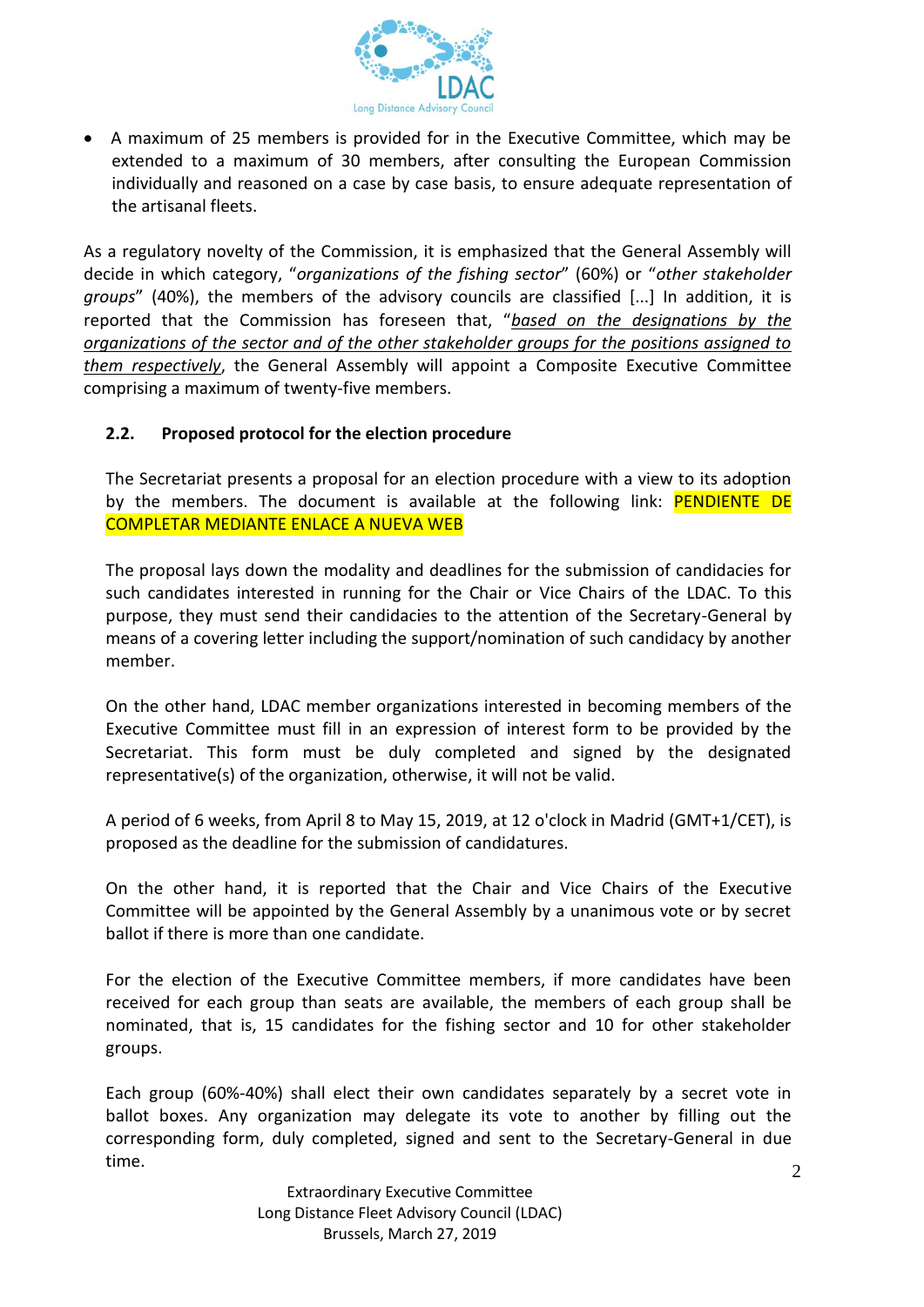

The Secretariat will be in charge of supervising the process and counting the votes, and will report the outcome to the General Assembly.

Finally, candidates nominated by both groups will be subject to ratification by the General Assembly by secret ballot (Yes/No) with a view to their formal investiture.

### **2.3. Discussion and adoption**

- **After an exchange of opinions by the members, it is approved to adopt the electoral procedure modifying the following paragraph by replacing the word** *"unanimity"*  **with** *"consensus" and adding the term "secret ballot" in the appointment by the General Assembly*
- **The text would read as follows:** *"The nominees of the two groups will be then presented by the Secretariat, and the General Assembly must appoint the members of the new Executive Committee by consensus by secret ballot, formally constituted in an ordinary or an extraordinary session".*
- **Ms Jane Sandell, NFFO, and Béatrice Gorez, CFFA-CAPE, will review the English version of the aforementioned paragraph. The final document will be sent to all members in due time and proper course**.
- **In order to accommodate the changes, it is agreed that the date for the submission of candidacies begins on April 8 and ends on May 15, 2019, at 12 noon of Madrid (GMT+1/CET).**

### **3. Review of the structure of the Working Groups**

## **3.1. Recommendations of the External Performance Evaluation Report of the LDAC (author: BG Consulting)**

Mr Alexandre Rodríguez, LDAC, summarizes the result of the External Performance Evaluation Report of the LDAC, in the absence of its author Mr Benoit Guerin, BG Consulting. The document will be presented at the LDAC General Assembly on May 22. Likewise, it is announced that a paper edition will be published to be distributed.

The complete document has been distributed via email and is also available at the following website link: PENDIENTE DE COMPLETAR NUEVA WEB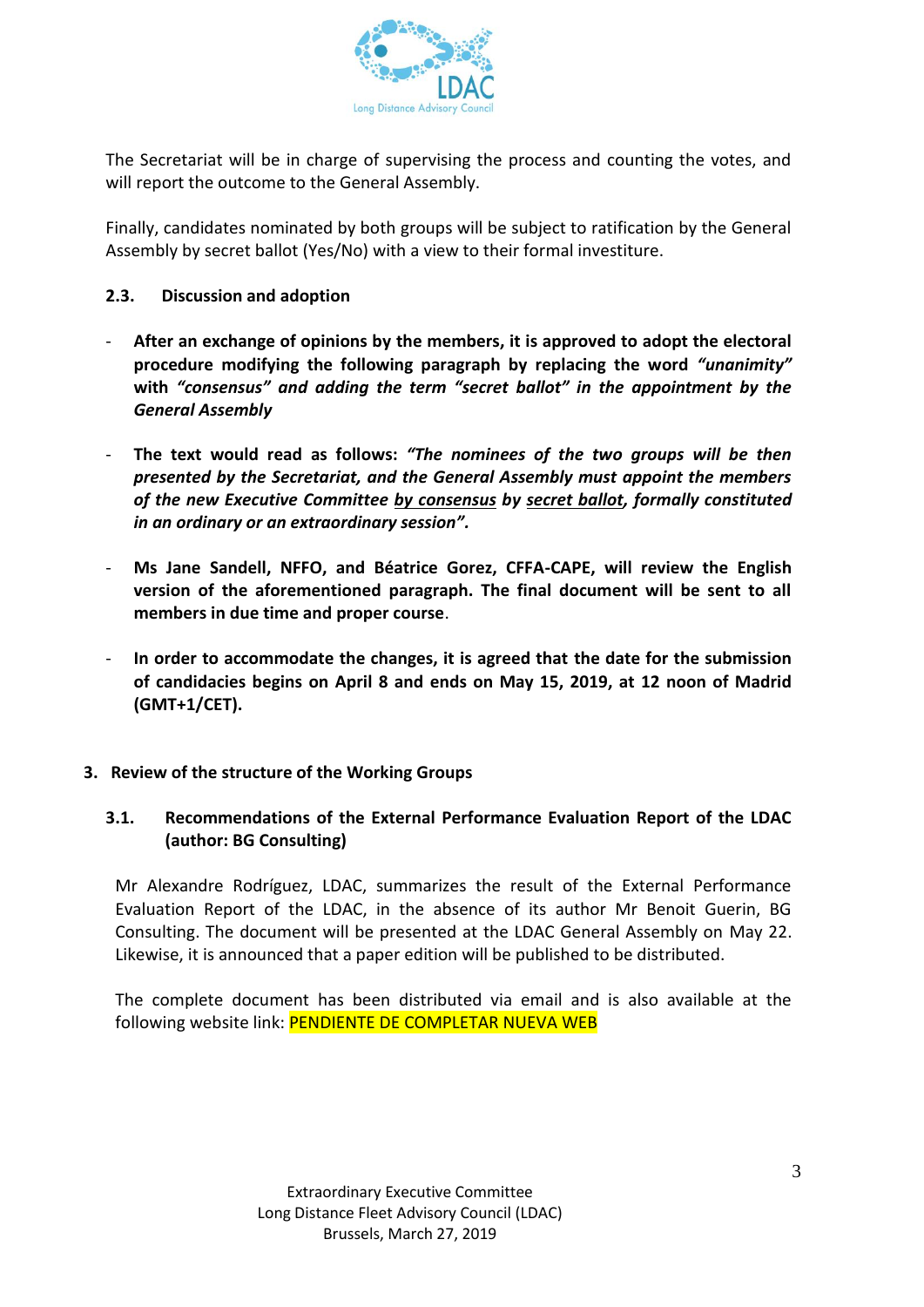

#### **3.2. Proposal by the Chair to review the Working Groups**

The Chair, Mr Iván López, puts forward a proposal, open to discussion, to review or restructure the 5 Working Groups of the LDAC in order to be more efficient in terms of the work carried out. He stated that, in his opinion, the Executive Committee should meet more frequently and address substantive issues of a global nature.

Ms Mª José Cornax, OCEANA, expresses her surprise at the decrease in advice issued in the last year by the other work groups other than WG5, stressing that there are many overlapping topics. She takes advantage of this reflection to state that she had expected a more thorough analysis in the study of the performance review. Ms Cornax points out that for the time being, she does not have any opinion formed on a potential formula to restructure the WGs and therefore would appreciate a more detailed proposal in writing from the Chair. Finally, she highlights that the expert groups in the LDAC must make an effort to get ahead of the technical meetings with the Commission on RFMOs in order for our advice to arrive in advance and so it may be better taken into account.

Ms Béatrice Gorez, CFFA-CAPE, agrees with the views expressed by Ms Cornax. She believes that, in her opinion, it is positive that the Chair and Vice Chair of the WGs be made up of one member from the industry and another from the NGOs. She is also in favour of organizing more specific focus groups to address and make progress in certain issues. She believes that perhaps it is not a question of changing the WGs but making them more efficient.

Mr Javier Garat, CEPESCA, states that, in his opinion, the current working groups are working well and no restructuring would be necessary, although if that were the case one possibility would be to merge GT2 with GT3 if considered appropriate by the remainder of members. He reiterates that he believes that the work of the LDAC is efficient and it is not necessary to make any drastic changes.

Mr Juan Manuel Liria, FEOPE/CEPESCA, believes that merging Groups 2 and 3 would be complex because of the type of fleets involved (pelagic and demersal trawling) with different problems and interests. However, he believes that before reviewing the groups, the Chair should make a proposal in writing and the LDAC should reflect for a longer time since in his opinion the mix of fishing gears by regions would not be good in all cases.

Ms Sandell is sceptical about the need to restructure the working groups by regions and recalls that the WG2 she chairs is already regional and works moderately well.

Mr Iván López, AGARBA, points out that, in his opinion, there are certain issues on which the LDAC should issue advice on an ongoing basis, such as the coverage of all the RFMOs that are of interest to its members. Regarding common issues with the MAC, he believes that we should continue discussing them separately but also coordinated in the sense of maintaining a flow of communication with both the WG2 of the MAC and the European Commission.

#### **ACTIONS:**

- **The LDAC Chair will put forward a clear and detailed proposal in writing of the changes suggested in the revision of the working groups, stating the themes and competencies of each one, and the topics that will be addressed by the Executive Committee. The document will be submitted for discussion at the General Assembly on May 22.**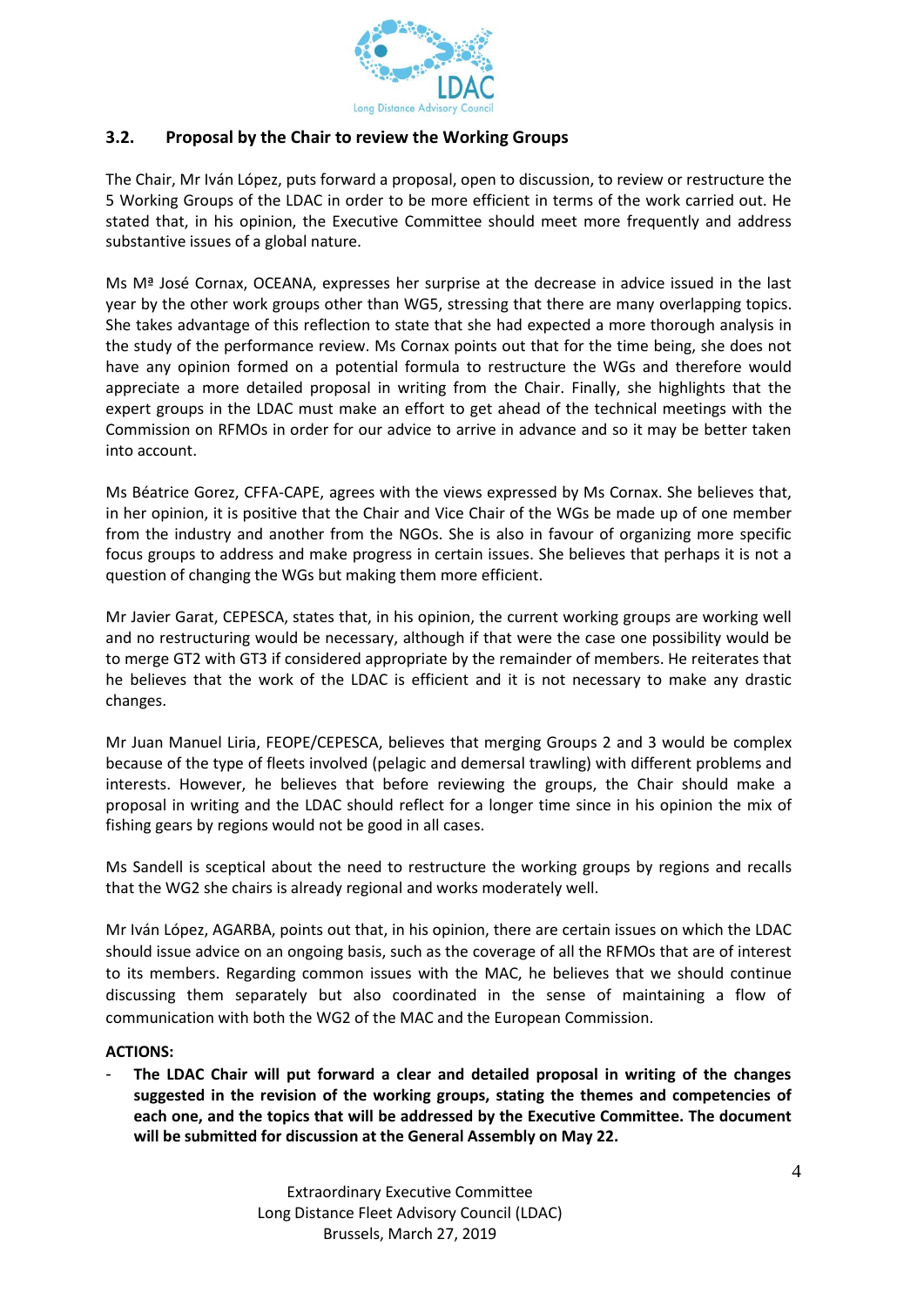

- **If no agreement is reached, this issue will be further discussed, if appropriate, at future meetings of the Executive Committee and the General Assembly.**